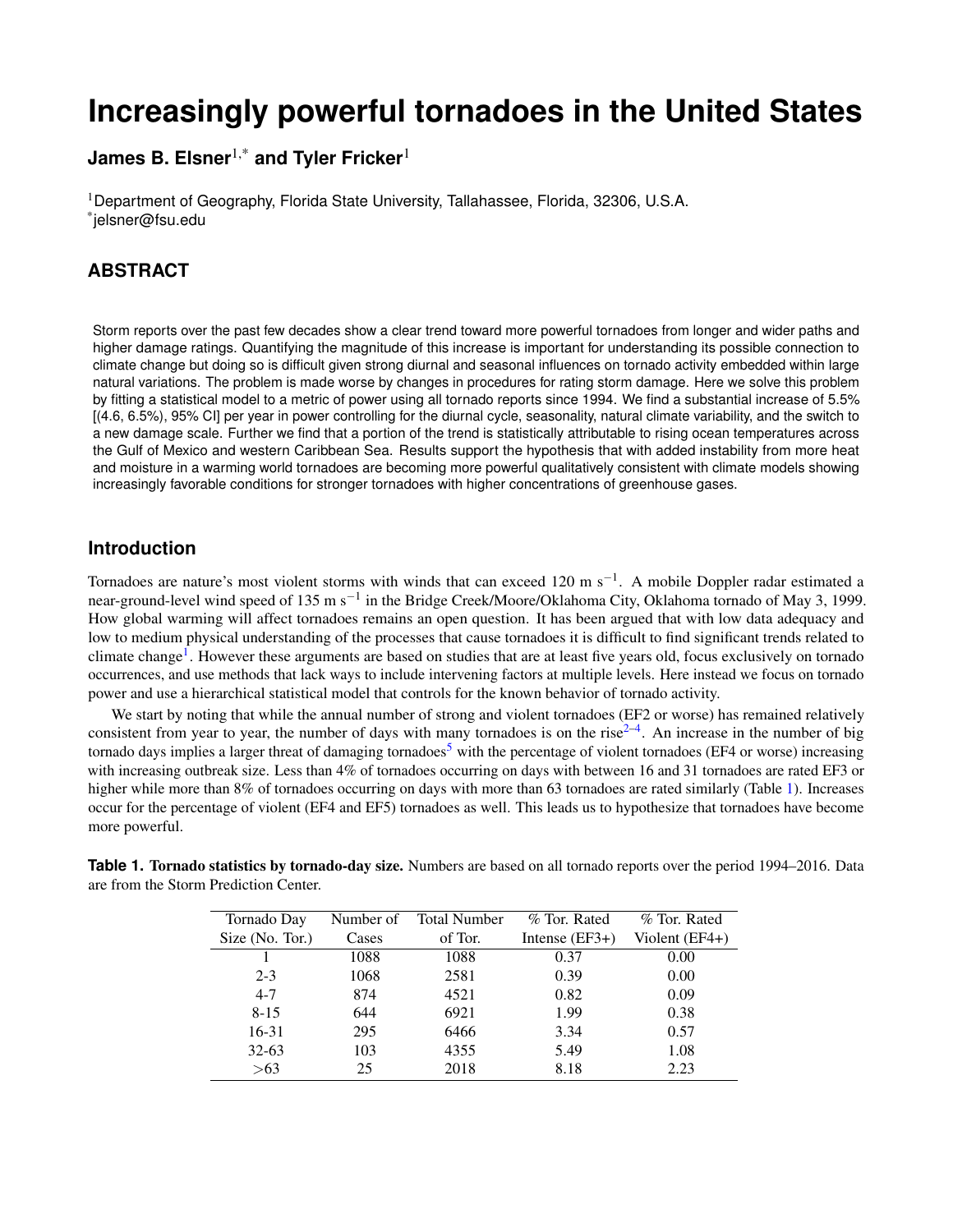## **Results**

Tornado power is metered by the energy dissipated near the ground<sup>[6](#page-5-2)</sup>. On average the longest lasting tornadoes generate the most extreme wind speeds<sup>[7](#page-5-3)[–9](#page-5-4)</sup>. And indeed damage paths are getting longer and wider (see Supplemental Fig. S1). Multiplying path area, air density, and wind speed gives an estimate of the total energy dissipated by a tornado<sup>[6](#page-5-2)</sup> (See §Methods). For the set of 27,950 tornadoes during the period 1994–2016, the median energy dissipation is 2.22 gigawatts (GW) with an inter-quartile range between .27 and 17.0 GW. Tornado power is highly correlated with the destructive potential index<sup>[9](#page-5-4)</sup> and the number of casualties when people are present<sup>[6](#page-5-2)</sup>. The Tallulah-Yazoo City-Durant tornado (Louisiana and Mississippi) of 24 April 2010 that killed ten and injured 146 had an estimated power of 66,200 GW. Annual statistics of tornado power show clear upward trends with the median, quartiles, and 90th percentile all on the rise since 1994 (Fig. [1\)](#page-1-0).

<span id="page-1-0"></span>Figure 1. Annual energy dissipation by year. The black dot is the median and the red dot is the 90th percentile value each year. The vertical bar extends from the lower to upper quartile numbers.



The observed increase in power might be the result of shifts in when and where tornadoes occur<sup>[10](#page-5-5)</sup>. Also, at least a portion of the rise is very likely due to a change in the procedures to rate the damage left behind. The EF damage rating scale was revised from the original F scale (and put into operational use in 2007) with better standards for determining what was previously subjective including additional structures and vegetation, expanded degrees of damage, and a better accounting of variables such as construction quality. Figure [2](#page-2-0) shows tornado power grouped by the change in the EF rating scale, El Niño/La Niña, month of occurrence (genesis), and by time of day (in hours). Mean energy dissipation is relatively higher at night, during La Niña, in the cooler months, and after the implementation of the EF rating procedure.

To test the hypothesis of an upward trend, after accounting for these known influences, we fit a hierarchical regression model to the per-tornado power using all available tornado reports over the period 1994–2016. The model has a log-normal distribution for the likelihood on the per-tornado power where a lower bound is set at 444 kW; a value just below the least powerful tornado in the record. Fixed effects in the model include the bivariate index for ENSO and an indicator variable to mark the year when the switch to the new damage rating procedures were put in place (2007). Random effects include month and hour to capture the cyclic change in energy at these respective time scales. A term indexing the year of occurrence is included as a fixed effect to test our hypothesis and to quantify the residual trend per annum (see §Methods Summary).

As expected the model shows the cycle of alternating ocean-atmosphere conditions in the equatorial Pacific, known as ENSO, is an important and significant influence on tornado power with a regression coefficient expressed as a multiplicative decrease of .93  $[(.90, .96), 95\%$  CI] for every one standard deviation increase (going from La Niña to El Niño) in the bivariate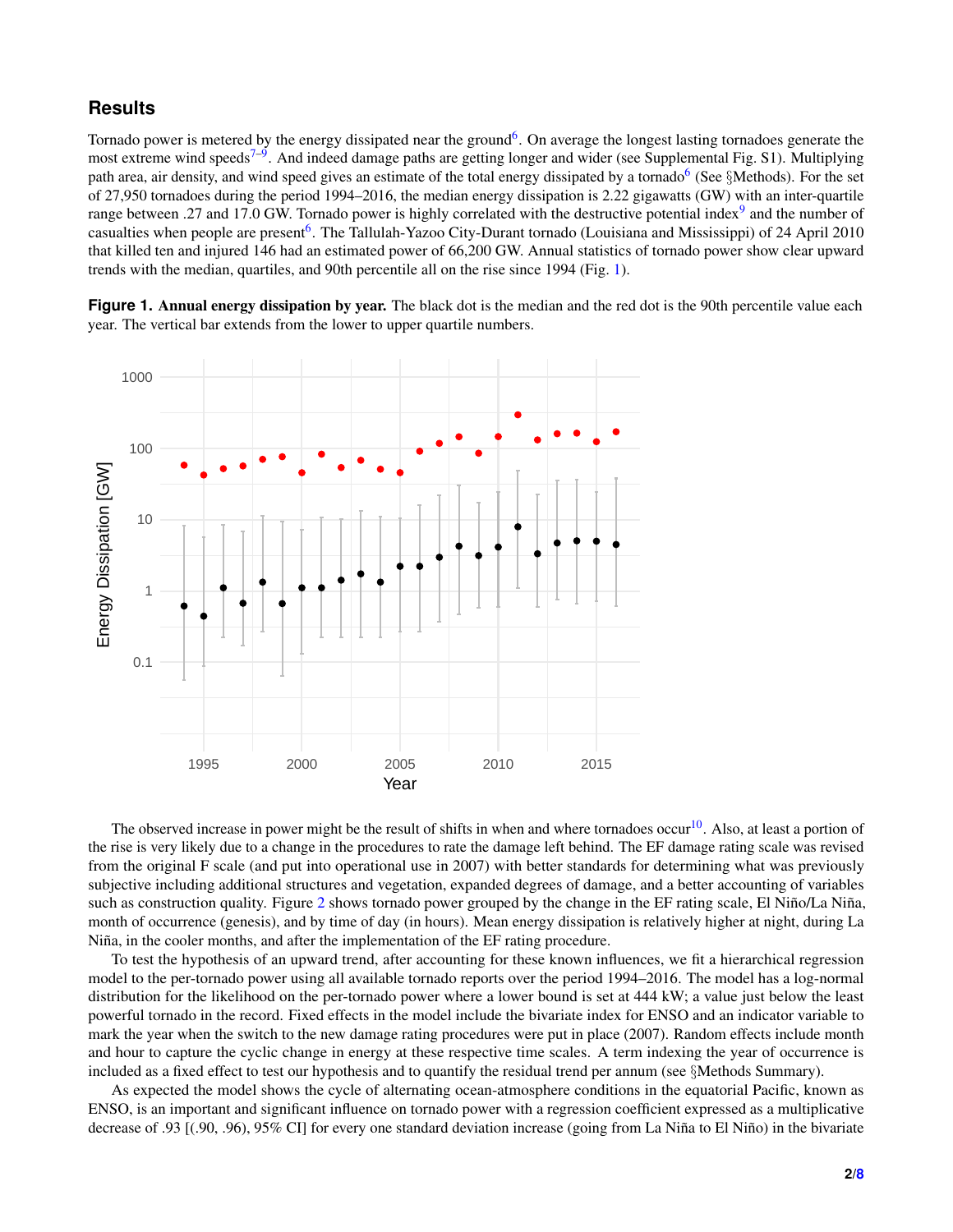<span id="page-2-0"></span>



ENSO index (exponentiating the coefficient in Table [2\)](#page-2-1). This is consistent with the fact that under La Niña conditions (especially during winter) amplified upper-air troughs move across North America with warmer than normal temperatures in the Southeast and cooler than normal temperatures in the Northwest, which sets the stage for severe weather outbreaks that are intensified by a strong jetstream $11-13$  $11-13$ . The model also shows that the procedures put in place following the adoption of the EF damage rating scale results in an increase in power by a factor of 1.41 [(1.24, 1.59), 95% CI]. This increase is expected given the improvements in damage surveys including more precise and inclusive damage indicators.

<span id="page-2-1"></span>**Table 2.** Fixed effects. Estimated coefficients on the fixed effects terms in the model. The Error is one standard deviation. The lower and upper 95% credible intervals are given.

|                       | Estimate | Error | $1-95\%$ CI | u-95% CI |
|-----------------------|----------|-------|-------------|----------|
| α                     | 21.298   | 0.023 | 21.253      | 21.344   |
| $\beta_{\rm ENSO}$    | $-0.068$ | 0.016 | $-0.101$    | $-0.036$ |
| $\beta_{\rm EF2}$     | 0.341    | 0.063 | 0.217       | 0.462    |
| $\beta_{\text{Year}}$ | 0.054    | 0.005 | 0.045       | 0.063    |

Most importantly for this study the model shows a significant upward trend in tornado power at a rate of 5.5% [(4.6, 6.5%), 95% CI] per year. The magnitude of the increase depends on the data and the model that controls for diurnal and seasonal variability, the ENSO cycle, and implementation of the EF rating scale. The model quantifies the increasing ferocity of tornadoes independent of the other factors considered and lends support to our hypothesis that as tornado-days become larger tornadoes are becoming more powerful. The base rate from which the upward trend is estimated depends on the time of the year through the random-effect term, but the modeled monthly trends appear to track the data well (Fig. [3\)](#page-3-0).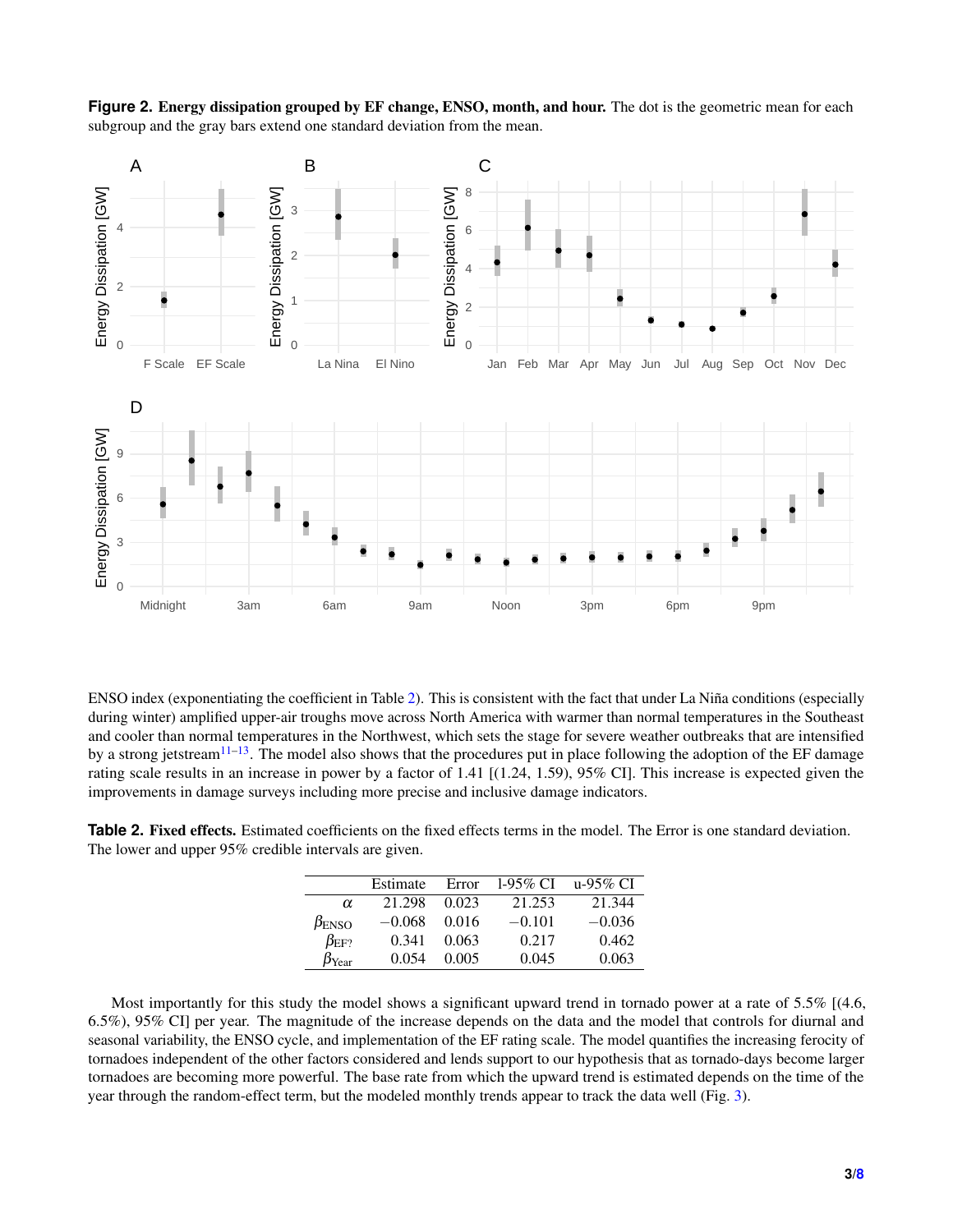<span id="page-3-0"></span>**Figure 3.** Upward trends in tornado power by month. The black dot is the median and the red dot is the 90th percentile value each year. The vertical bar extends from the lower to upper quartile numbers. The black line is the modeled trend with a 95% CI band shown in red shading.



# **Discussion**

The study is retrospective but our hierarchical model can help better understand what is likely happening as the earth warms. Convective available potential energy (CAPE) and wind shear are the two environmental factors needed for tornadoes. Climate models show CAPE should increase with warming<sup>[14,](#page-5-8) [15](#page-5-9)</sup> because of the extra water vapor a warmer atmosphere can hold. In fact, increases in CAPE with global warming have been documented in both climate models<sup>[16](#page-5-10)</sup> and cloud-system-resolving models<sup>[17](#page-5-11)</sup>, and these increases have theoretical support<sup>[18](#page-5-12)</sup> (see<sup>[19](#page-5-13)</sup>). But wind shear should decrease due to the slowing of the polar jet associated with a weaker temperature gradient between the Arctic and lower latitudes<sup>[20](#page-5-14)</sup>. The upward trend in tornado power we find here suggests that increasing CAPE is winning the battle between the these two competing environmental controls; a conclusion that coincides with climate modeling studies examining the occurrence of severe convection in a future warmer world $14, 21-25$  $14, 21-25$  $14, 21-25$ .

If increasing CAPE is responsible for some of the upward trend over the past few decades then the hierarchical model should be improved by adding monthly SST averaged across the Gulf of Mexico and adjacent waters of the western Caribbean (the source region for the heat and moisture) as a fixed effect. Indeed, we find the SST effect (using numbers averaged monthly over the region bounded by 10 and 35 $\degree$  N, and  $-97$  and  $-70\degree$  E) is positive as anticipated and statistically important. The improved model estimates that tornado power increases by a factor of 1.35 [(1.23, 1.47), 95% CI] for every one degree increase in average SST. Importantly, the SST effect reduces the upward trend by 16% lending credence to the idea that warming seas over this region are causally linked to more powerful tornadoes likely through a pathway that involves more heat and moisture consistent with recent pseudo global warming experiments showing stronger convective updrafts and enhanced vertical rotation with higher CAPE<sup>[26](#page-5-17)</sup>.

Further, if increasing CAPE is more than offsetting decreasing shear, the upward trend should be most pronounced during winter when the jet stream is strongest. That is, during winter the limiting environmental factor for severe thunderstorms is CAPE rather than shear since shear is always (nearly) present during winter. To test this hypothesis we add a random slope term to the model and find that the largest trends are found between November through April with the largest trend of 8.5% per annum occurring with December tornadoes. This understanding is consistent with results from a suite of climate models that show decreases in shear tend to be concentrated on days with low CAPE and therefore do not lessen the chance that environments will be conducive to strong tornadoes<sup>[15](#page-5-9)</sup>.

More definitive answers will need to wait for a better theoretical understanding of tornado processes and how they are linked to climate variability. But the large number tornadoes that occur each year provides a generous sample of events allowing us to separate signal from noise with hierarchical models. And, as demonstrated here, these models help us begin addressing these important questions.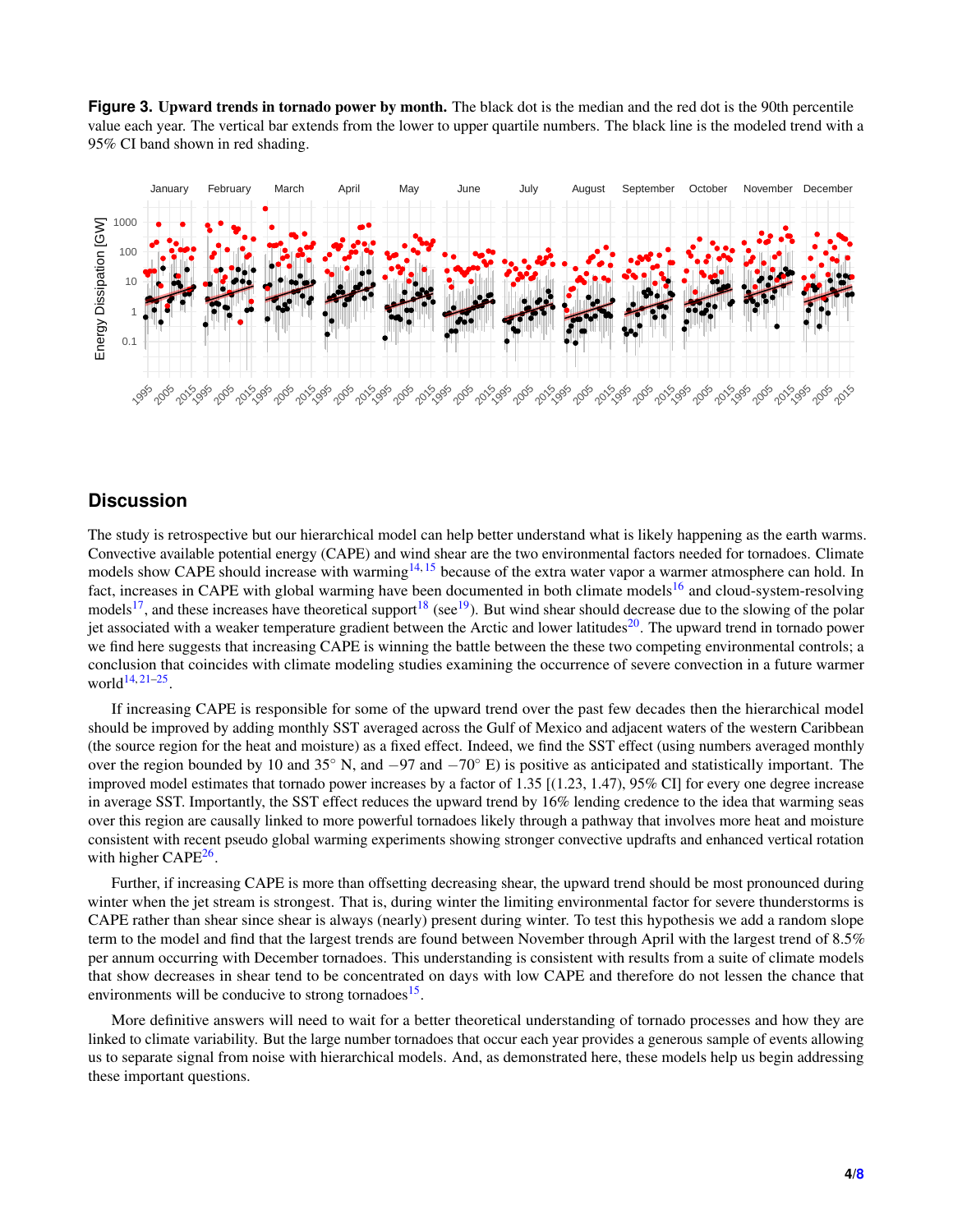### **Methods**

#### **Energy dissipation (power)**

Energy dissipation (power) for each tornado is computed as:

$$
E=A_p\rho\sum_{j=0}^5 w_jv_j^3,
$$

where the summation is over the six possible EF ratings  $(0, 1, 2, 3, 4 \text{ and } 5)$ ,  $A_p$  is the area of the tornado's path [units of square meters],  $\rho$  is air density [1 kg m<sup>-3</sup>],  $v_j$  is the midpoint wind speed [m s<sup>-1</sup>] for each damage rating (EF scale) *j*,  $w_j$  is the corresponding fraction of path area by damage rating, and *J* is the maximum damage rating. Path area is the product of path width and path length. Path length is known to a relatively high degree of accuracy<sup>[27](#page-6-0)</sup>. Multiplying the units from the individual terms results in *E* being measured in a unit of power [kg m<sup>2</sup> s<sup>-3</sup> = Joule/s = Watt (W)]. Path length and width and maximum EF rating are listed in the Storm Prediction Center's tornado database. The database is compiled from the National Weather Service's (NWS) *Storm Data*, and includes all known tornadoes dating back to 1950. Here we focus on the available period of this record since 1[9](#page-5-4)94. The fraction of path area is that recommended by the U.S. Nuclear Regulatory Commission<sup>9</sup>], which combines a Rankine vortex with empirical estimates derived from detailed storm surveys<sup>[28](#page-6-1)</sup>. Threshold wind speeds for the EF ratings are a three second gust. With no upper bound on the EF5 wind speeds, the midpoint wind speed is set at 97 m s<sup>−1</sup>  $(7.5 \text{ m s}^{-1})$  above the threshold wind speed consistent with the EF4 midpoint speed relative to its threshold). Tornado energy is highly correlated with the destructive potential index<sup>[29](#page-6-2)</sup>. Additional details and justification for energy dissipation as a valid measure of tornado strength are given in<sup>[6](#page-5-2)</sup>. Tornado power by EF rating is given in Table [3.](#page-4-2)

<span id="page-4-2"></span>**Table 3. Tornado power by EF rating.** Numbers are in gigawatts (GW) and are based on the 27,950 tornadoes over the period 1994–2016.

|             |       |        |          | Arithmetic | Geometric |
|-------------|-------|--------|----------|------------|-----------|
| (E)F Rating | n     | Median | Total    | Mean       | Mean      |
| $\theta$    | 17182 | 0.5    | 73329.6  | 4.3        | 0.6       |
|             | 7735  | 12.5   | 364162.5 | 47.1       | 10.8      |
| 2           | 2224  | 91.4   | 609230.8 | 273.9      | 77.5      |
| 3           | 650   | 615.7  | 827474.3 | 1273.0     | 495.4     |
| 4           | 145   | 1631.0 | 511177.8 | 3525.4     | 1427.6    |
| 5           | 14    | 6458.5 | 130239.0 | 9302.8     | 5622.7    |

#### **Statistical model**

For each tornado a log-normal distribution is assumed for its energy dissipation with a lower bound set to 444 kW. The geometric means of the distributions are logically related to the fixed effects and their coefficients  $(\beta)$  including year of occurrence, the bivariate ENSO index, and an indicator variable to mark the year when the switch to the new damage rating procedures were put in place. Variations in energy dissipation by month and hour are modeled as smoothed (spline) random effects [s()]. Mathematically the multivariate regression model is expressed as:

$$
ln(E|E > 444000) = \alpha + \beta_{Year}Year + \beta_{ENSO}ENSO + \beta_{EF2}EF2 + s(Month) + s(Hour)
$$

#### **Code and data**

Analysis and modeling are performed using the software environment R (<http://www.r-project.org>). The model is fit using Bayesian simulations in the Stan computational framework (<http://mc-stan.org/>) accessed with **brms** package $^{30}$  $^{30}$  $^{30}$ . To improve convergence and guard against over-fitting, we specified mildly informative conservative priors. The code and data to reproduce the results from this are available here (<https://github.com/jelsner/IncreasingTornadoPower>).

#### **References**

- <span id="page-4-0"></span>1. Kunkel, K. E. *et al.* Monitoring and understanding trends in extreme storms: State of knowledge. *Bull. Am. Meteorol. Soc.* 94, 499–514 (2013). DOI 10.1175/bams-d-11-00262.1.
- <span id="page-4-1"></span>2. Elsner, J. B., Elsner, S. C. & Jagger, T. H. The increasing efficiency of tornado days in the United States. *Clim. Dyn.* 45, 651–659 (2015).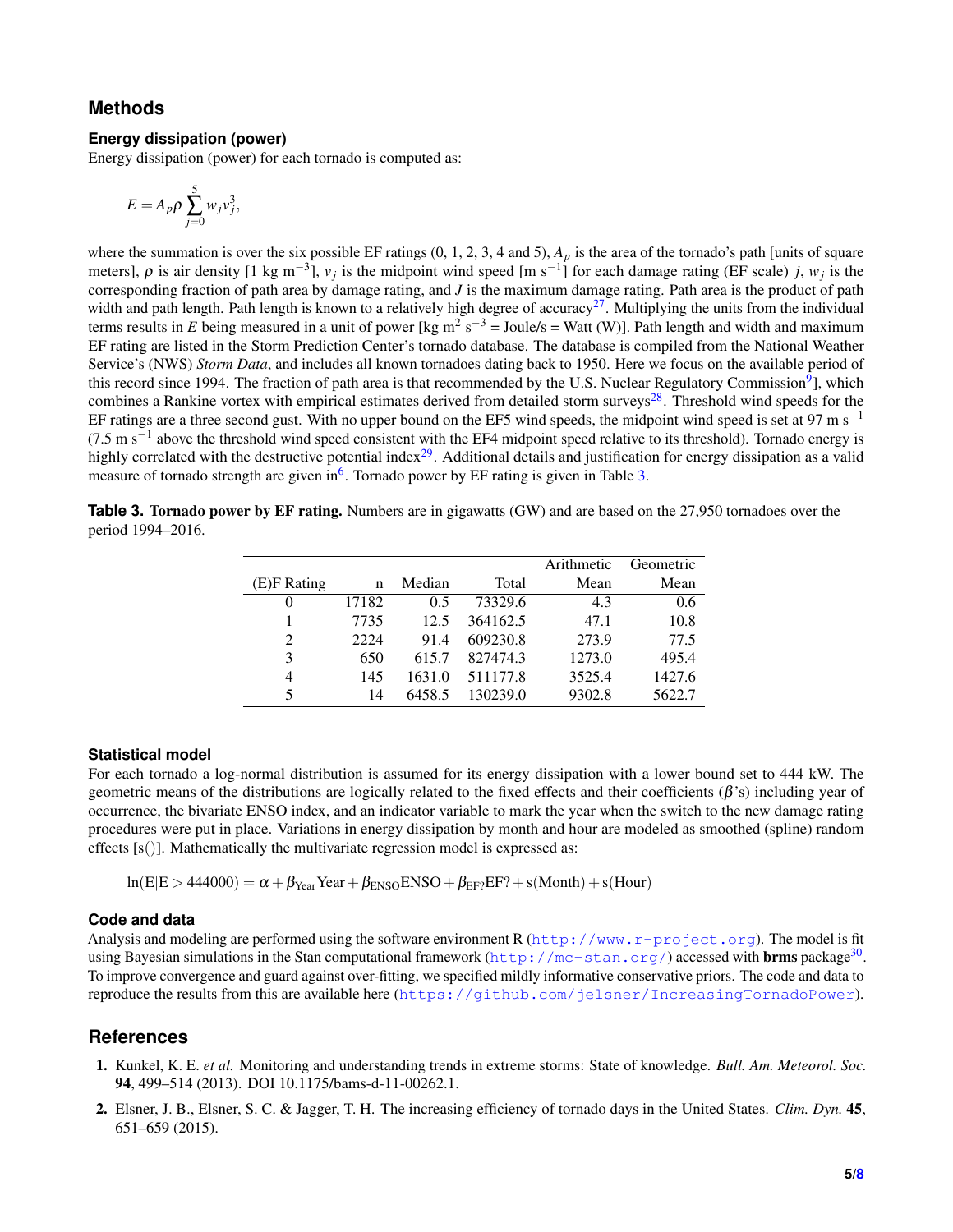- 3. Tippett, M. K., Sobel, A. H., Camargo, S. J. & Allen, J. T. An empirical relation between U.S. tornado activity and monthly environmental parameters. *Journal of Climate* 27, 2983–2999 (2014).
- <span id="page-5-0"></span>4. Tippett, M. K., Lepore, C. & Cohen, J. E. More tornadoes in the most extreme u.s. tornado outbreaks. *Science* 354, 1419–1423 (2016). DOI 10.1126/science.aah7393.
- <span id="page-5-1"></span>5. Elsner, J. B., Jagger, T. H., Widen, H. M. & Chavas, D. R. Daily tornado frequency distributions in the United States. *Environ. Res. Lett.* 9, 024018 (2014).
- <span id="page-5-2"></span>6. Fricker, T., Elsner, J. B. & Jagger, T. H. Population and energy elasticity of tornado casualties. *Geophysical Research Letters* 44, 3941–3949 (2017). DOI 10.1002/2017GL073093.
- <span id="page-5-3"></span>7. Brooks, H. E. On the relationship of tornado path length and width to intensity. *Weather and Forecasting* 19, 310–319 (2004).
- 8. Elsner, J. B., Jagger, T. H. & Elsner, I. J. Tornado intensity estimated from damage path dimensions. *PLoS ONE* 9 (9), e107571 (2014).
- <span id="page-5-4"></span>9. Fricker, T. & Elsner, J. B. Kinetic energy of tornadoes in the United States. *PLoSONE* 10, e0131090 (2015). DOI 10.1371/journal.pone.0131090.
- <span id="page-5-5"></span>10. Agee, E., Larson, J., Childs, S. & Marmo, A. Spatial redistribution of USA tornado activity between 1954 and 2013. *J. Appl. Meteorol. Climatol.* 55, 1681–1697 (2016).
- <span id="page-5-6"></span>11. Cook, A. R. & Schaefer, J. T. The relation of El Nino-Southern Oscillation (ENSO) to winter tornado outbreaks. ˜ *Monthly Weather Review* 136, 3121–3137 (2008).
- 12. Allen, J. T., Tippett, M. K. & Sobel, A. H. Influence of the El Niño/Southern Oscillation on tornado and hail frequency in the United States. *Nature Geosciences* 8, 278–283 (2015).
- <span id="page-5-7"></span>13. Cook, A. R., Leslie, L. M., Parsons, D. B. & Schaefer, J. T. The impact of el niño–southern oscillation (ENSO) on winter and early spring u.s. tornado outbreaks. *J. Appl. Meteorol. Climatol.* 56, 2455–2478 (2017). DOI 10.1175/jamc-d-16-0249.1.
- <span id="page-5-8"></span>14. DelGenio, A. D., Yao, M.-S. & Jonas, J. Will moist convection be stronger in a warmer climate? *Geophys. Res. Lett.* 34 (2007). DOI 10.1029/2007gl030525.
- <span id="page-5-9"></span>15. Diffenbaugh, N. S., Scherer, M. & Trapp, R. J. Robust increases in severe thunderstorm environments in response to greenhouse forcing. *Proc. Natl. Acadamy Sci.* 110, 16361–16366 (2013). DOI 10.1073/pnas.1307758110.
- <span id="page-5-10"></span>16. Sobel, A. H. & Camargo, S. J. Projected future seasonal changes in tropical summer climate. *J. Clim.* 24, 473–487 (2011). DOI 10.1175/2010jcli3748.1.
- <span id="page-5-11"></span>17. Romps, D. M. Response of tropical precipitation to global warming. *J. Atmospheric Sci.* 68, 123–138 (2011). DOI 10.1175/2010jas3542.1.
- <span id="page-5-12"></span>18. Singh, M. S. & O'Gorman, P. A. Influence of entrainment on the thermal stratification in simulations of radiative-convective equilibrium. *Geophys. Res. Lett.* 40, 4398–4403 (2013). DOI 10.1002/grl.50796.
- <span id="page-5-13"></span>19. Seeley, J. T. & Romps, D. M. Why does tropical convective available potential energy (cape) increase with warming? *Geophys. Res. Lett.* 42, 10,429–10,437 (2015). DOI 10.1002/2015GL066199.
- <span id="page-5-14"></span>20. Francis, J. A. & Vavrus, S. J. Evidence linking arctic amplification to extreme weather in mid-latitudes. *Geophys. Res. Lett.* 39, n/a–n/a (2012). DOI 10.1029/2012gl051000.
- <span id="page-5-15"></span>21. Marsh, P. T., Brooks, H. E. & Karoly, D. J. Assessment of the severe weather environment in north america simulated by a global climate model. *Atmospheric Sci. Lett.* 8, 100–106 (2007). DOI 10.1002/asl.159.
- 22. Klooster, S. L. V. & Roebber, P. J. Surface-based convective potential in the contiguous united states in a business-as-usual future climate. *J. Clim.* 22, 3317–3330 (2009). DOI 10.1175/2009jcli2697.1.
- 23. Mearns, L. O. *et al.* The north american regional climate change assessment program: Overview of phase i results. *Bull. Am. Meteorol. Soc.* 93, 1337–1362 (2012). DOI 10.1175/bams-d-11-00223.1.
- 24. Gensini, V. A., Ramseyer, C. & Mote, T. L. Future convective environments using NARCCAP. *Int. J. Climatol.* 34, 1699–1705 (2013). DOI 10.1002/joc.3769.
- <span id="page-5-16"></span>25. Gensini, V. A. & Mote, T. L. Downscaled estimates of late 21st century severe weather from CCSM3. *Clim. Chang.* 129, 307–321 (2015). DOI 10.1007/s10584-014-1320-z.
- <span id="page-5-17"></span>26. Trapp, R. J. & Hoogewind, K. A. The realization of extreme tornadic storm events under future anthropogenic climate change. *J. Clim.* 29, 5251–5265 (2016). DOI 10.1175/jcli-d-15-0623.1.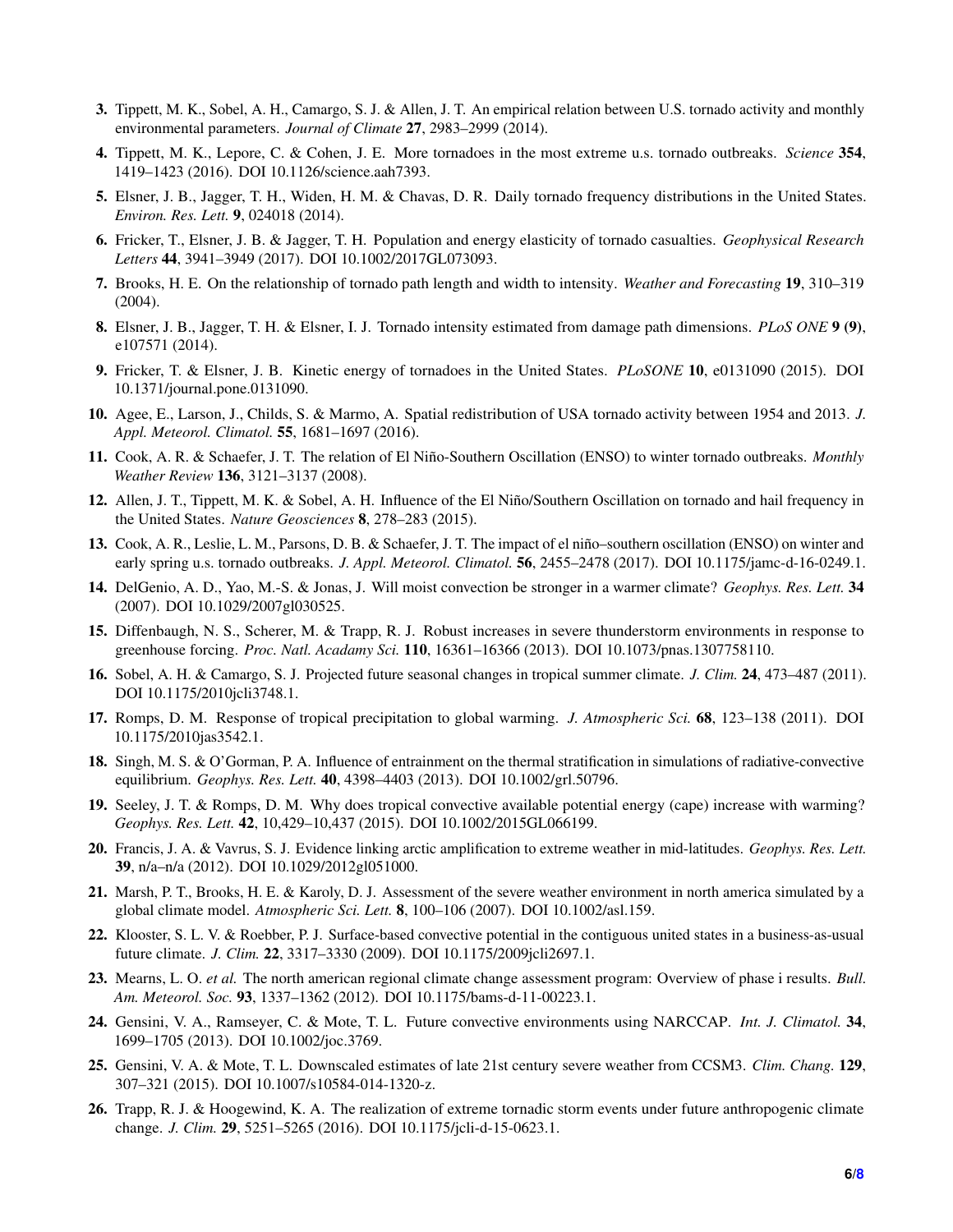- <span id="page-6-0"></span>27. Doswell, C. A., Edwards, R., Thompson, R. L., Hart, J. A. & Crosbie, K. C. A simple and flexible method for ranking severe weather events. *Weather. Forecast.* 21, 939–951 (2006). DOI 10.1175/waf959.1.
- <span id="page-6-1"></span>28. Ramsdell, J. V., Jr & Rishel, J. P. Tornado Climatology of the Contiguous United States. Tech. Rep. NUREG/CR-4461, PNNL-15112, Pacific Northwest National Laboratory, P.O. Box 999, Richland, WA 99352 (2007).
- <span id="page-6-2"></span>29. Thompson, R. & Vescio, M. The Destruction Potential Index - A Method for Comparing Tornado Days. In *19th Conference on Severe Local Storms* (1998).
- <span id="page-6-3"></span>30. Bürkner, P.-C. brms: An R package for bayesian multilevel models using Stan. *J. Stat. Softw.* 80, 1–28 (2017). DOI 10.18637/jss.v080.i01.

# **Author contributions statement**

J.B.E. and T.F. conceived the idea and designed the study, J.B.E. coded the model and conducted the analysis, J.B.E. and T.F. wrote and reviewed the manuscript.

# **Additional information**

Competing financial interests The authors received no funding for this work and have no competing financial interests.